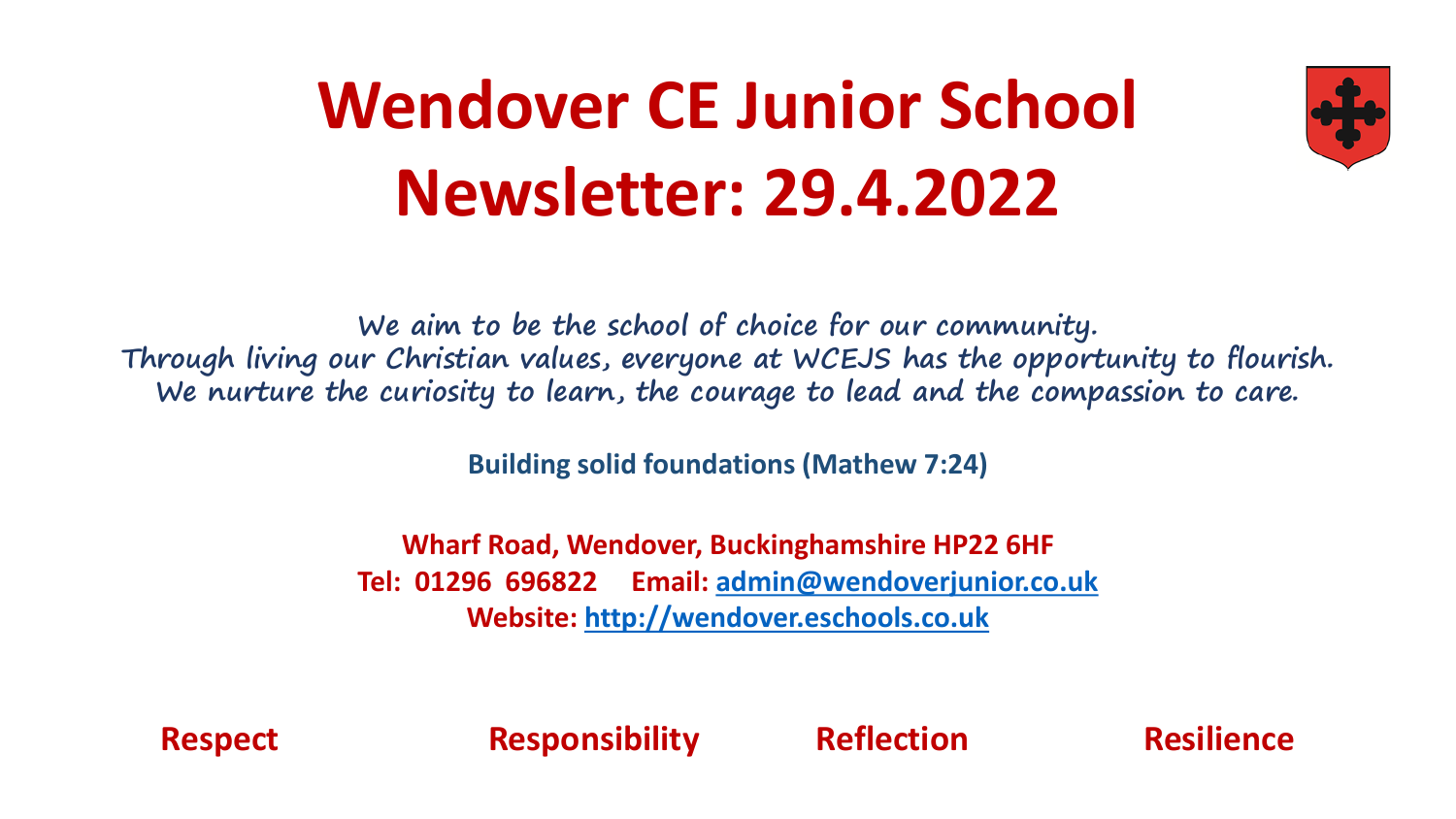## **This Week's Highlights**

- Year 6 enjoyed learning about encrypting data in ICT
- Year 5 enjoyed writing Greek myths
- Year 4 enjoyed dissecting owl pellets





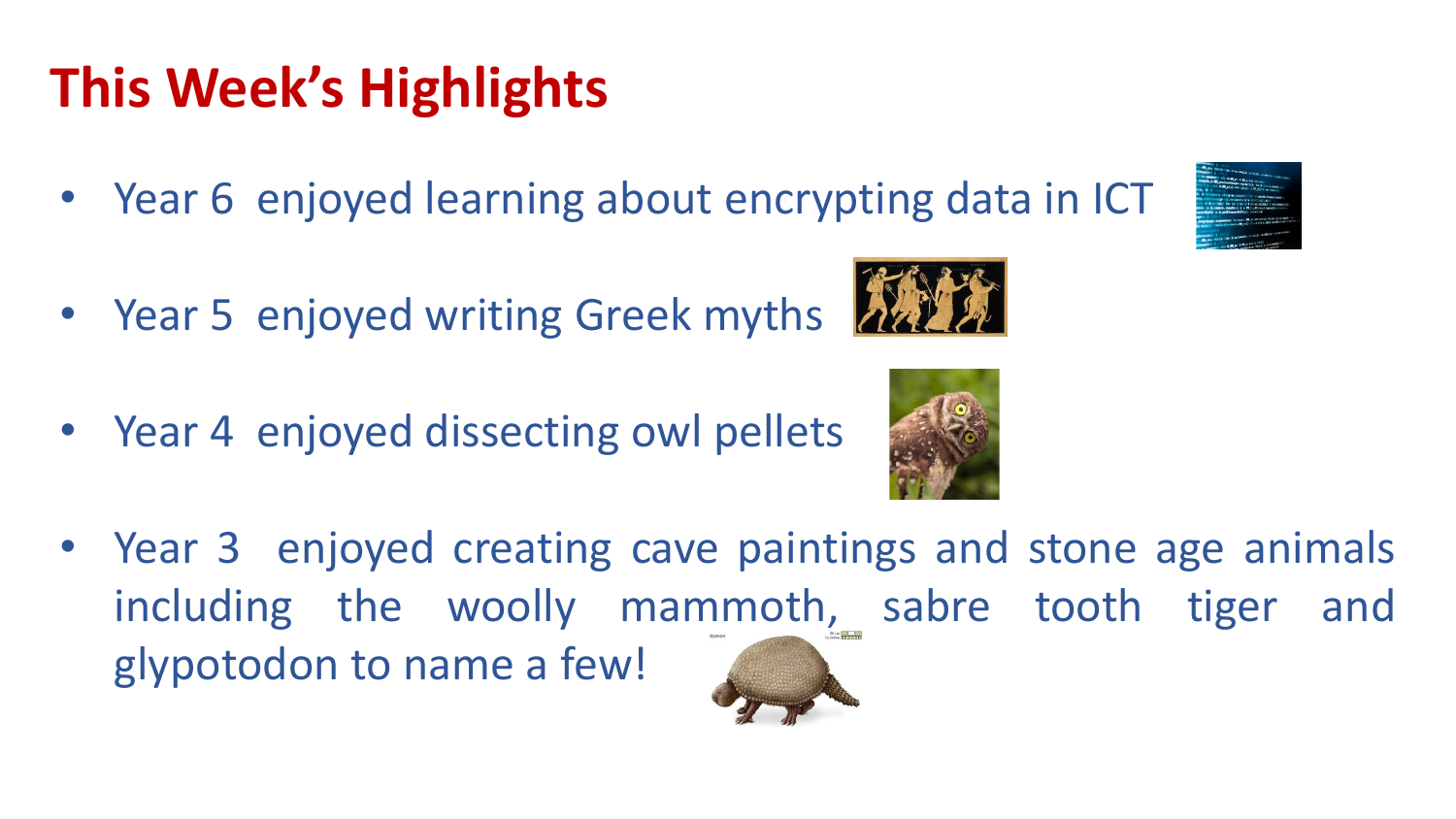### **SATS Week w/c 9 May**

During SATS week, your child may come to school earlier, from 8.30am, so that they are settled and prepared to start the tests at 9.00 am. A drink and a biscuit (no substitute for a proper breakfast) will be available from 8.30 am until 8.45 am. In the case of emergency or serious illness, please try to inform the office of your child's absence by 8.00 am.

#### **Monday 9 May:**

Grammar and Punctuation Test (45 minutes) Spelling Test (approx. 15 minutes)

#### **Tuesday 10th May:**

Reading Comprehension Test (1 hour)

#### **Wednesday 11th May:**

Maths Paper 1: Arithmetic (30 mins) Maths Paper 2: Reasoning (40 mins)

#### **Thursday 12th May:**  Maths Paper 3: Reasoning (40 mins)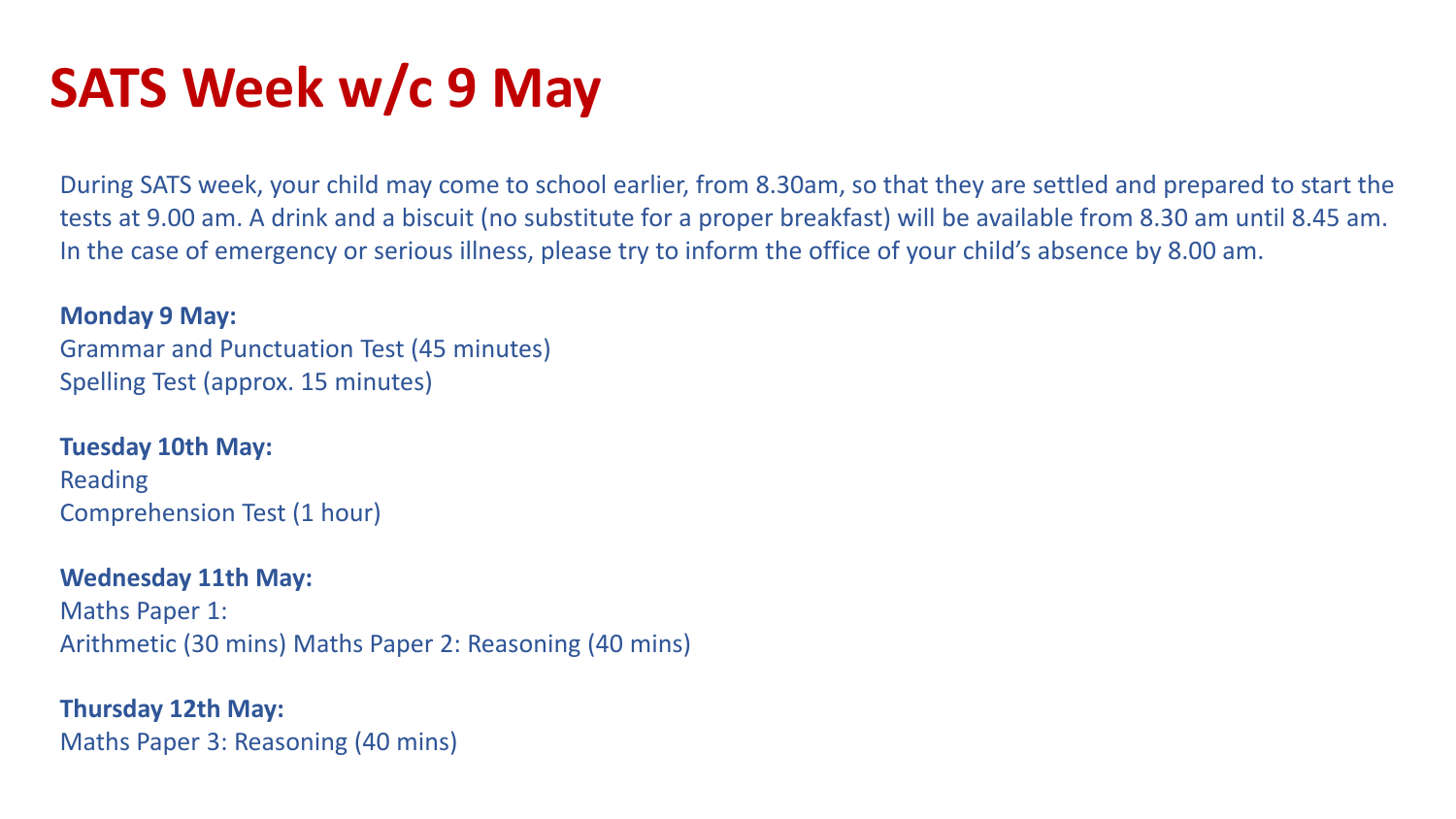#### **Hot Lunch Update**

**Harrison caterers handed out packs this week to parents after school.**

**On Thursday 12 May, children will have the opportunity to sample a free meal in the school hall, prepared by Harrison's.**

**The provision of hot school meals will commence in June and full details will be circulated to parents including how to pay and select options over the next few weeks.**

**Please continue to provide your child with a packed lunch until the new system is introduced.**

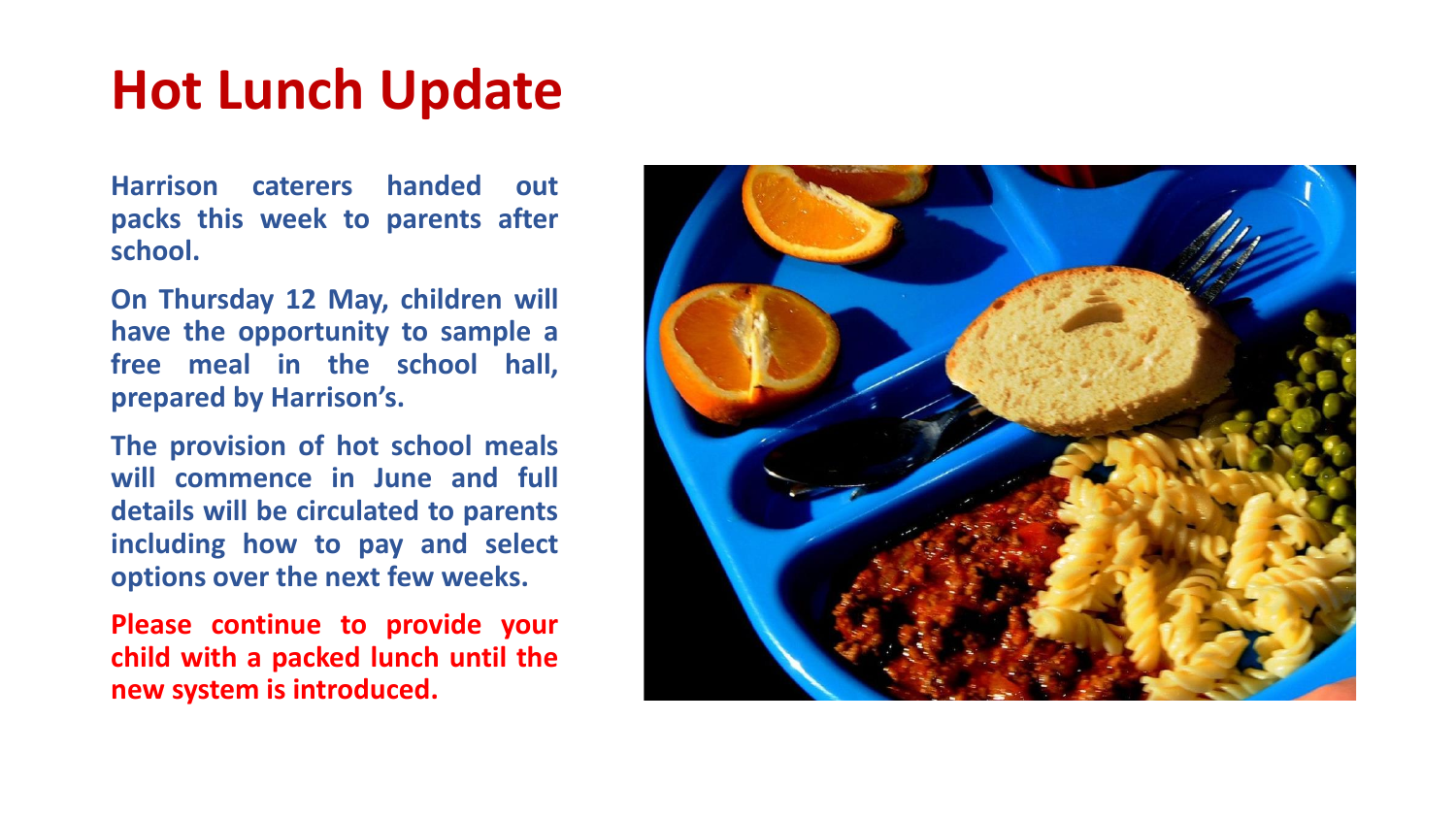### **School Communication**

Our weekly Newsletter is emailed out to parents/carers every Friday afternoon and also uploaded to the school website, for your convenience.

In addition the key pages are displayed on our school noticeboard, so keep an eye on it for up to date events and activities on offer.

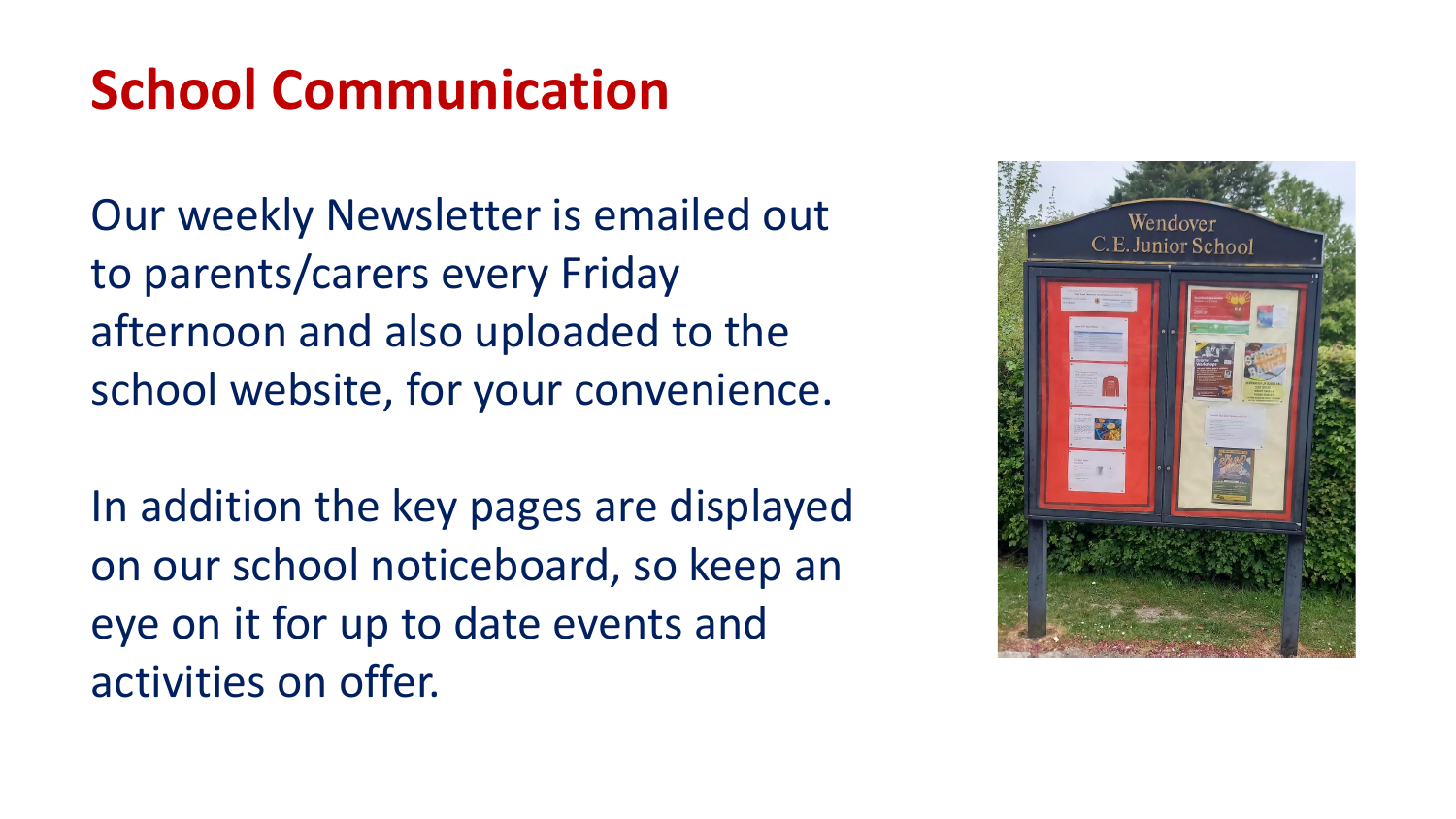### **School Uniform**

Thank you for ensuring that children returned in appropriate school uniform. It has been lovely to welcome everyone back, looking so smart.

Please remember to name your child's kit. Named kit is returned promptly to children.

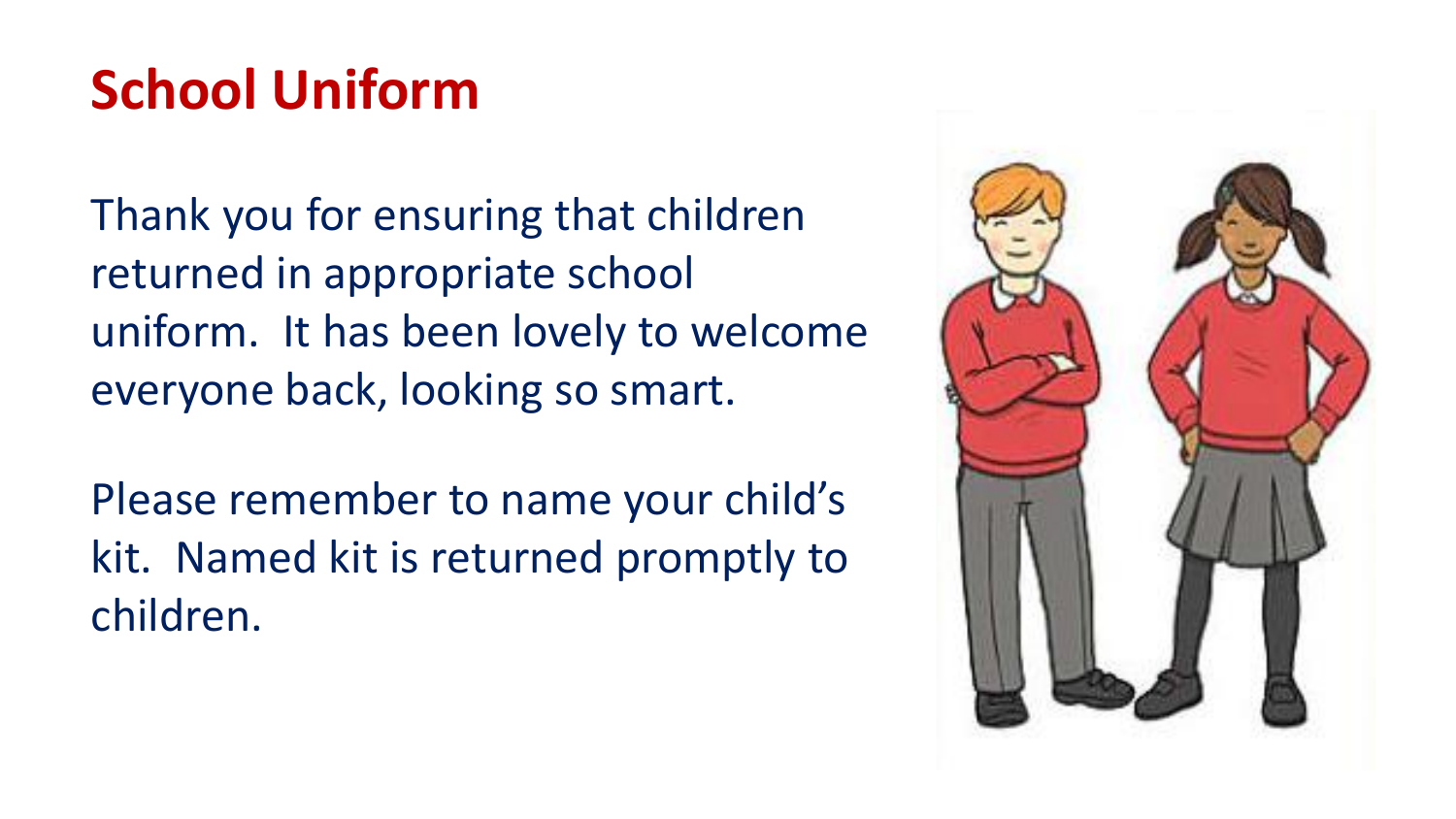### **Reading Plus**

Year 3 and Year 4 have been trialling an online reading programme. They were very excited this morning to learn who is currently in the lead of the interhouse competition and the inter-class competition. So far, the two year groups combined have read a total of 1,767,989 words in the last four weeks.

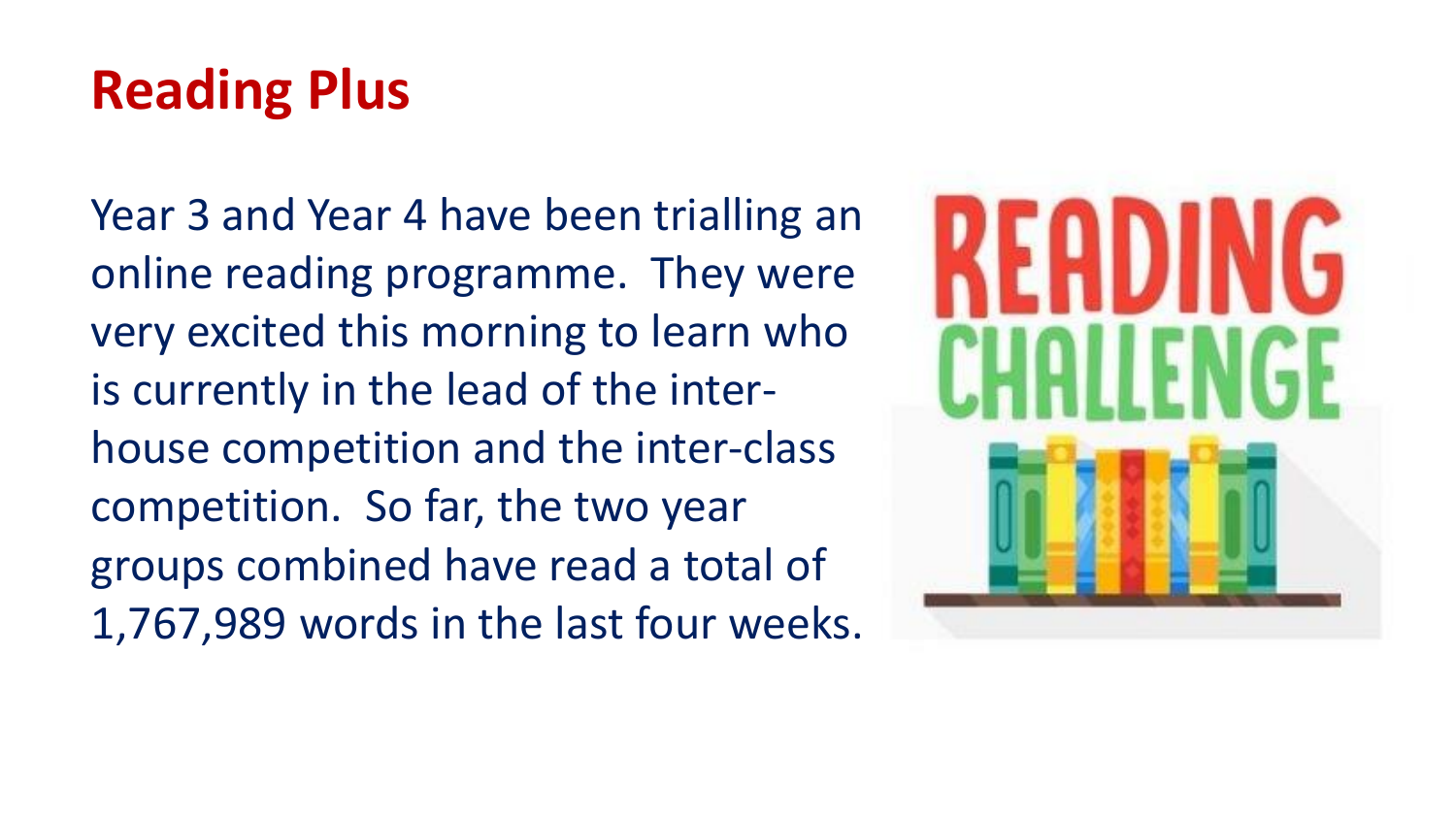#### \*\*LAST ORDERS for Year 6 Leavers' Hoodie\*\*

#### **The deadline has been extended to Sunday 1 May**

Orders received after this date will not be processed.

To avoid paying delivery charges select '**COLLECT FROM STORE**' at checkout on the PL Schoolwear website and your item will be delivered directly to the school.

£21 (9-10 and 11-13 years) £25.20 (small, medium and large) [www.plschoolwear.co.uk](http://www.plschoolwear.co.uk/)

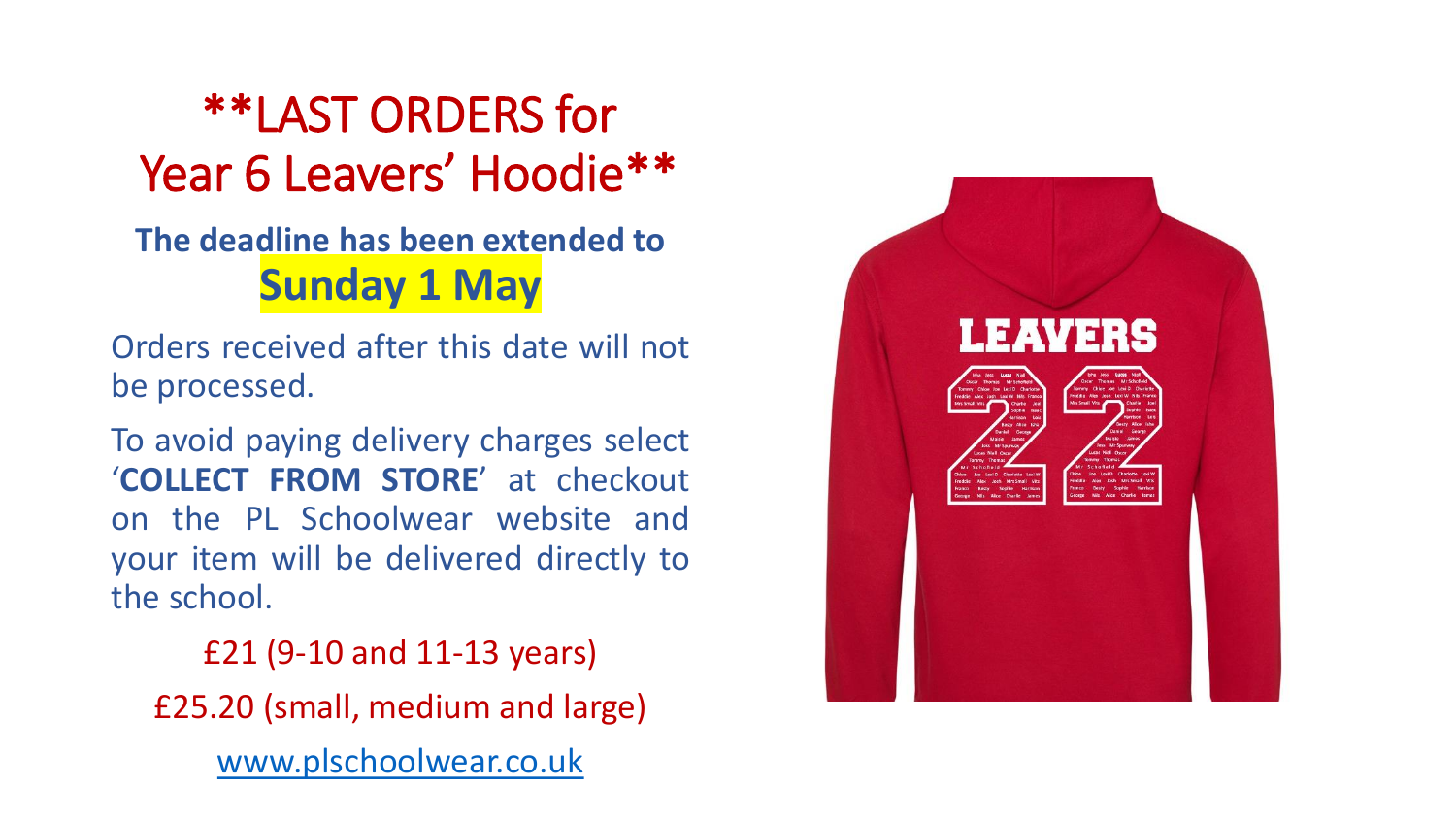# **Walking With You**

*What is WWY and Who is it open to?* WWY stands for Walking with You and is a group where you can talk freely among people who are walking the same path as you, there is no judgment, and it is completely confidential.

The group is open to anyone who is supporting a child/young person experiencing difficulties up to the age of 25. (You do not need to have a child/young person under CAMHS to join the group).

*Who runs and plans the sessions?* WWY is run by parent volunteers alongside the Participation Lead. All Parent Volunteers who lead the group have completed **safer recruitment checks (**including DBS checks and references). They have also completed **Barnardo's volunteer induction training**

*How do the sessions run? Are there any professionals present?* At each session there is representation from CAMHS (Child and Adolescent Mental Health service) who are available to answer any questions you may have and to support/signpost. The session generally starts with an introduction – Participation Lead, parent volunteers and CAMHS staff/guest speakers.

There is generally a theme and relevant professionals are invited. In the past there have been psychiatrists, clinical psychologists and neurodevelopmental professionals attending. There is also plenty of opportunity to share/talk to other parents who also have a wealth of knowledge, but if you would rather just listen that is fine as well.

If you have any further questions or you would like to join, please contact Participation Lead, Roxy Uritescu at [Roxana.uritescu@barnardos.org.uk.](mailto:Roxana.uritescu@barnardos.org.uk)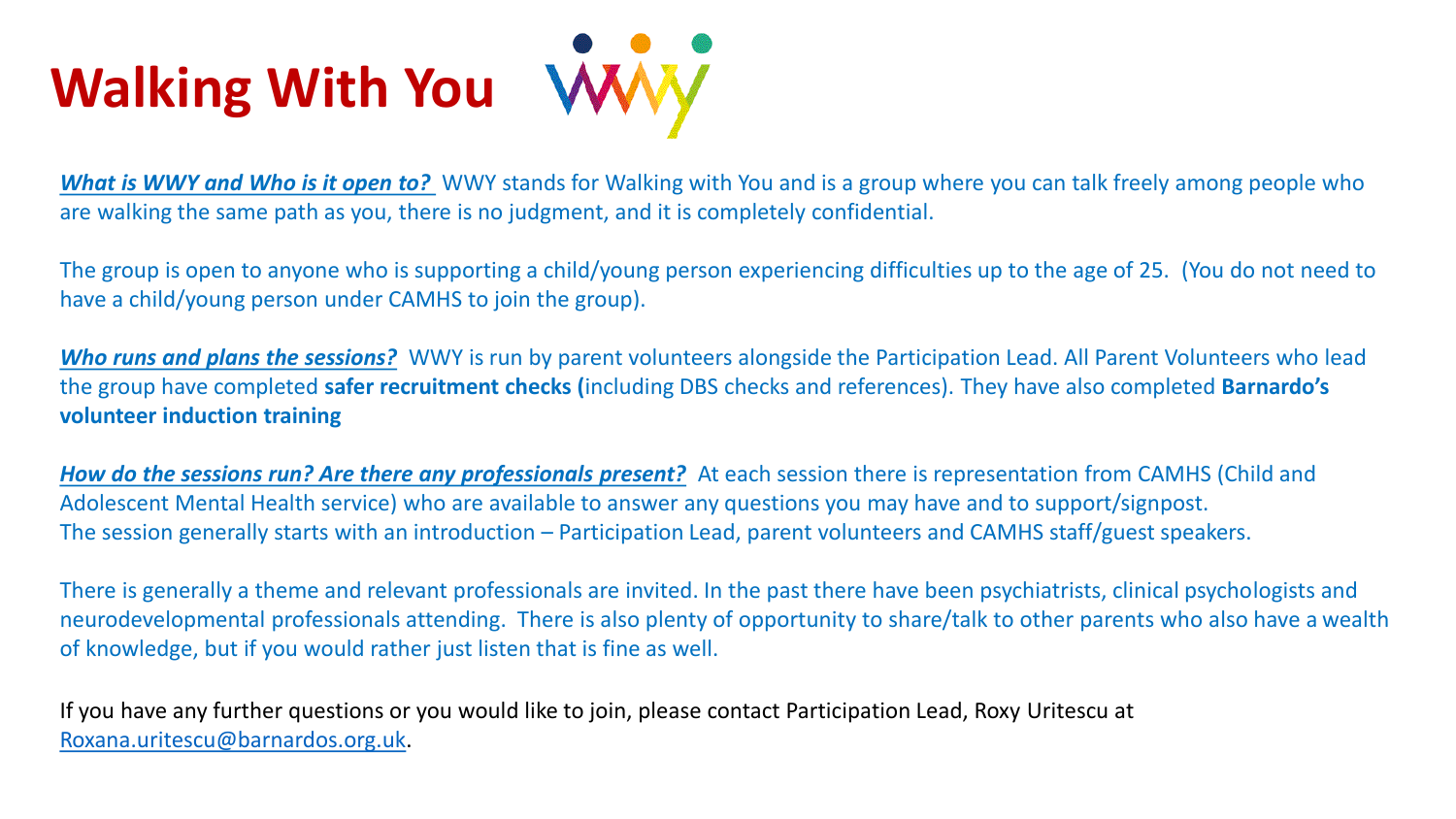# **Dates for your Diary**



| <b>Date and Time</b>                             | <b>Event</b>                                                                                                                                   |
|--------------------------------------------------|------------------------------------------------------------------------------------------------------------------------------------------------|
| <b>Sunday 1 May (deadline)</b>                   | Deadline for ordering Yr 6 hoodies from PL Schoolwear - No order processed after this date.                                                    |
| <b>Monday 2 May</b>                              | Bank Holiday - SCHOOL CLOSED                                                                                                                   |
| Tuesday 3 May - Tuesday 21 June<br>(PM sessions) | Year 5 swimming lessons commence                                                                                                               |
| $w/c$ 9 May                                      | Year 6 SATS Week                                                                                                                               |
| <b>Wednesday 11 May</b>                          | PTA Catch up at Shoulder of Mutton, Wendover. New parents always welcome to join us.                                                           |
| Thursday 12 May                                  | 3S trip to Field Studies Council in Amersham (trip letter circulated earlier this week)<br>Free hot lunch for pupils from Harrisons' Caterers. |
| Friday 13 May                                    | <b>3W and 3J</b> trip to Field Studies Council in Amersham (trip letter circulated earlier this week)                                          |
| $w/c$ 30 May – 2 June                            | Half Term week and Staff Training Day - SCHOOL CLOSED                                                                                          |
| Monday 20 - Friday 24 June                       | Year 6 residential trip to Llain Activity Centre, Wales.                                                                                       |
| <b>Tuesday 28 and Wednesday 29 June</b>          | <b>Year 5</b> trip to Ashmolean Museum (trip letter circulated 29/4)                                                                           |
| Wednesday 20 July $-1.15$ pm                     | Last day of term $-1.15$ pm finish                                                                                                             |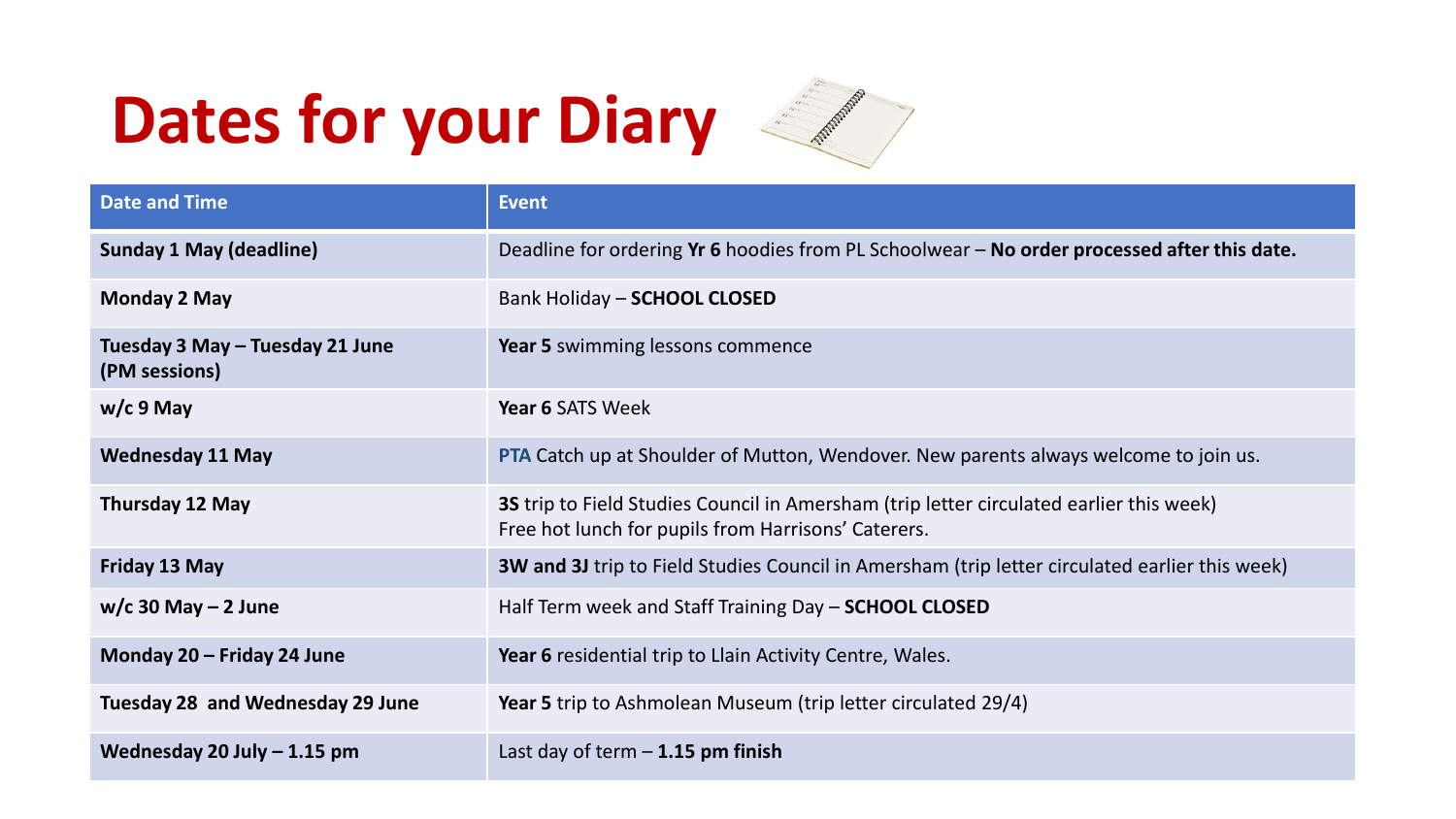#### **Premier Education Wraparound Club**

Wendover Wraparound Club operates as follows Monday to Friday each week:

*Breakfast - 7:50am – 8:50am, £5.25 a morning* 

*After School - 3:30pm – 6:00pm, £12.00 a session*

*[Click here to book onto one of the wraparound services.](https://gbr01.safelinks.protection.outlook.com/?url=https%3A%2F%2Fwww.premier-education.com%2Fparents%2Fvenue%2Fcourses%2F485%2F%3Fschool%3DThomas%2520Harding%2520junior%2520school&data=04%7C01%7Cakempton%40premier-education.com%7Cf627926acba54a12126b08d9e271f878%7C8835ddcdaaad45a4a5114b9182e0554a%7C0%7C0%7C637789801383460515%7CUnknown%7CTWFpbGZsb3d8eyJWIjoiMC4wLjAwMDAiLCJQIjoiV2luMzIiLCJBTiI6Ik1haWwiLCJXVCI6Mn0%3D%7C3000&sdata=g0yrlDns%2FuYUzk3Za8wEYHE3scUPlCNJ1ywdlJ8YNck%3D&reserved=0)*

*[Click here for guidance on how to pay with childcare vouchers](https://drive.google.com/file/d/1sIOSt9kdXV9-f-vi9TLJa4Ut73_i0jV8/view?usp=sharing)*

*For any further questions please contact Premier's Wendover office on 01296 620097 Martyn – [mhutt@premier-education.com](mailto:mhutt@premier-education.com)*